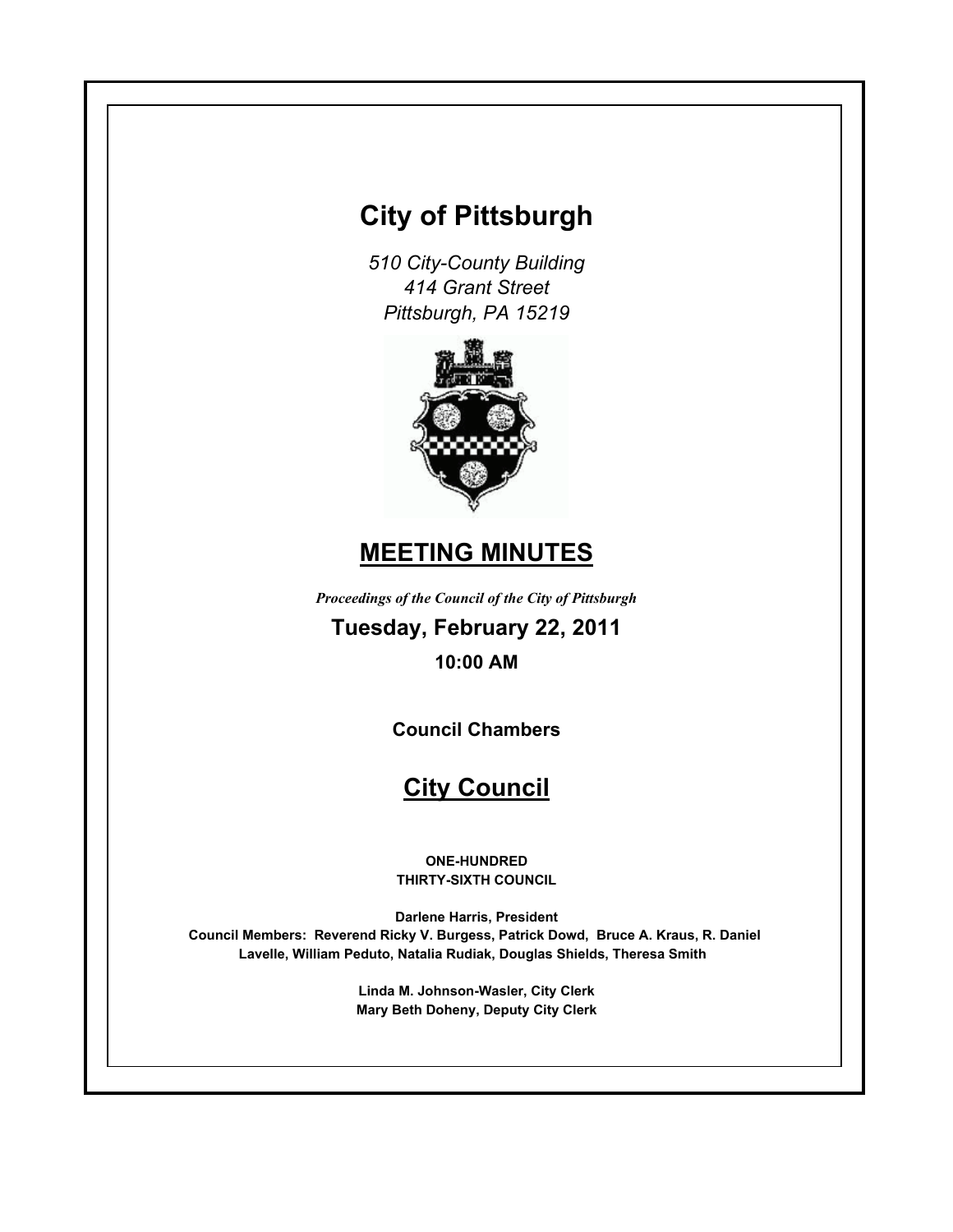# **ROLL CALL**

*Councilmen Dowd and Lavelle were available by phone.* Present: 9 - Rev. Burgess, Mr. Dowd, Mrs. Harris, Mr. Kraus, Mr. Lavelle, Mr. Peduto, Ms. Rudiak, Mr. Shields and Mrs. Smith

# **PLEDGE OF ALLEGIANCE**

# **PROCLAMATIONS**

Bill No.

**[2011-1458](http://pittsburgh.legistar.com/gateway.aspx?M=L&ID=14055)** does hereby recognize and commend the Duquesne Law School for 100 Years of NOW, THEREFORE BE IT RESOLVED that the Council of the City of Pittsburgh Excellence in the law and notes its motto, "The Welfare of the People is the Highest Law" to be the most noble of traditions and goals.

> BE IT FURTHER RESOLVED, that the Council of the City of Pittsburgh does hereby declare 2011 to be the "DUQUESNE UNIVERSITY SCHOOL OF LAW CENTENNIAL" and February 23, 2011, to be "DUQUESNE UNIVERSITY SCHOOL OF LAW DAY" in the City of Pittsburgh.

#### **SPONSOR(S): DOUGLAS SHIELDS AND ALL MEMBERS**

**A motion was made that this matter be Adopted. The motion carried.**

Bill No. **[2011-1459](http://pittsburgh.legistar.com/gateway.aspx?M=L&ID=14056)** does hereby proclaim Tuesday, February 22, 2011 Service Worker Day in the City of NOW, THEREFORE BE IT RESOLVED, that the Council of the City of Pittsburgh Pittsburgh.

> BE IT FURTHER RESOLVED that the City of Pittsburgh encourages all citizens to join us in recognizing the accomplishments and contributions of public service workers at all levels - federal, state, county and city.

### **SPONSOR(S): NATALIA RUDIAK AND ALL MEMBERS**

**A motion was made that this matter be Adopted. The motion carried.**

Bill No. **[2011-1460](http://pittsburgh.legistar.com/gateway.aspx?M=L&ID=14057)** recognize and commend The Pennsylvania Black Conference on Higher Education, Now, Therefore, be it resolved that the Council of the City of Pittsburgh does hereby Inc. for many dedicated years of excellence, contributing to efforts in the Commonwealth by promoting academic achievement within the African American community, and for continuing to realize goals established from its inception; and

> Be It Further Resolved, that the Council of the City of Pittsburgh does herby proclaim February 23rd - 26th, 2011, as "The Pennsylvania Black Conference on Higher Education, Inc." days in the City of Pittsburgh.

## **SPONSOR(S): REVEREND RICKY V. BURGESS, R. DANIEL LAVELLE AND ALL MEMBERS**

**A motion was made that this matter be Adopted. The motion carried.**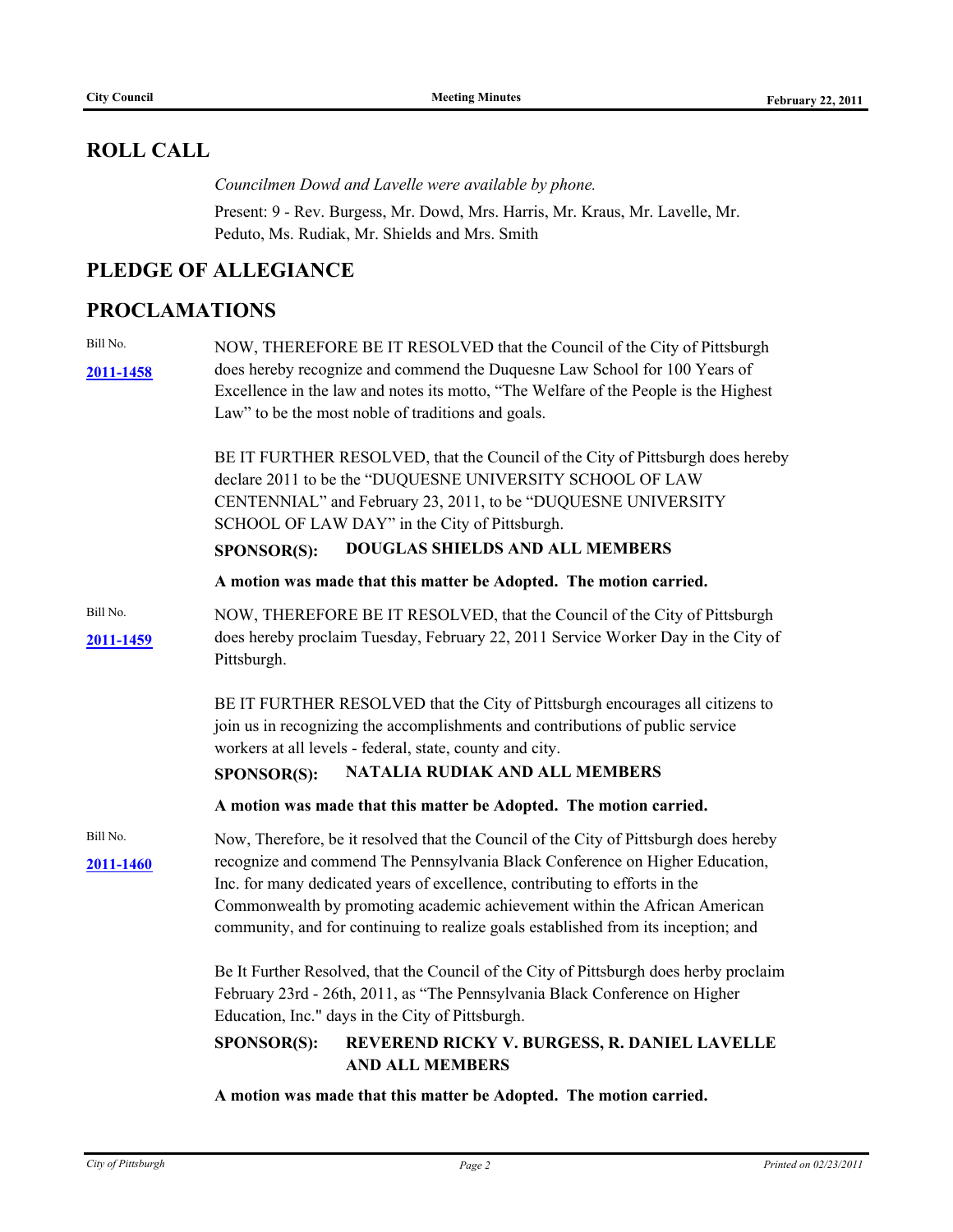| <b>City Council</b>   | <b>Meeting Minutes</b>                                                                                                                                                                                                                                                                                                                                               | <b>February 22, 2011</b> |
|-----------------------|----------------------------------------------------------------------------------------------------------------------------------------------------------------------------------------------------------------------------------------------------------------------------------------------------------------------------------------------------------------------|--------------------------|
| Bill No.<br>2011-1461 | BE IT RESOLVED, that the Council of the City of Pittsburgh does hereby declare<br>Sunday, February 27th 2011, to be "PITTSBURGH FILM OFFICE DAY" in the City<br>of Pittsburgh.<br><b>BRUCE A. KRAUS AND ALL MEMBERS</b><br><b>SPONSOR(S):</b>                                                                                                                        |                          |
|                       | A motion was made that this matter be Adopted. The motion carried.                                                                                                                                                                                                                                                                                                   |                          |
| Bill No.<br>2011-1462 | NOW, THEREFORE, BE IT RESOLVED that the Council of the City of Pittsburgh<br>thanks Odell Robinson for using his strength of character to care for those bereaved<br>who come to him and for the children he reaches out to working toward bettering these<br>children's lives by giving his wisdom and showing them opportunity;                                    |                          |
|                       | AND BE IT FURTHER RESOLVED that Council declare Tuesday, February 22,<br>2011 "Odell Robinson Day" in the City of Pittsburgh.<br><b>DARLENE HARRIS AND ALL MEMBERS</b><br><b>SPONSOR(S):</b>                                                                                                                                                                         |                          |
|                       | A motion was made that this matter be Adopted. The motion carried.                                                                                                                                                                                                                                                                                                   |                          |
| Bill No.<br>2011-1463 | NOW, THEREFORE, BE IT RESOLVED that the Council of the City of Pittsburgh<br>does hereby officially recognizes February 22, 2011, as "Spay Day" in the City of<br>Pittsburgh.<br><b>DARLENE HARRIS AND ALL MEMBERS</b><br><b>SPONSOR(S):</b>                                                                                                                         |                          |
|                       | A motion was made that this matter be Adopted. The motion carried.                                                                                                                                                                                                                                                                                                   |                          |
| Bill No.<br>2011-1464 | NOW, THEREFORE, BE IT RESOLVED that the Council of the City of Pittsburgh<br>does hereby commend and congratulate Philip Ameris on being named Person of the<br>Year by the Mid-Atlantic Community Fund, and does hereby declare February 17th to<br>be "Philip Ameris Day" in the City of Pittsburgh.<br><b>DARLENE HARRIS AND ALL MEMBERS</b><br>SPONSOR(S):       |                          |
|                       | A motion was made that this matter be Adopted. The motion carried.                                                                                                                                                                                                                                                                                                   |                          |
| Bill No.<br>2011-1465 | NOW, THEREFORE, BE IT RESOLVED that the Council of the City of Pittsburgh<br>does hereby commend and congratulate John K. Weinstein on being named Person of<br>the Year by the Mid-Atlantic Community Fund, and does hereby declare February 22,<br>2011, to be "John K. Weinstein Day" in the City of Pittsburgh.<br>DARLENE HARRIS AND ALL MEMBERS<br>SPONSOR(S): |                          |
|                       | A motion was made that this matter be Adopted. The motion carried.                                                                                                                                                                                                                                                                                                   |                          |
| Bill No.<br>2011-1466 | NOW, THEREFORE, BE IT RESOLVED that the Council of the City of Pittsburgh<br>does hereby commend and congratulate Samuel Staten, Sr., on being awarded the<br>Lifetime Achievement Award by the Mid-Atlantic Community Fund, and does hereby<br>declare February 22, 2011, to be "Samuel Staten, Sr., Day" in the City of Pittsburgh.                                |                          |

**SPONSOR(S): DARLENE HARRIS AND ALL MEMBERS**

**A motion was made that this matter be Adopted. The motion carried.**

# **PUBLIC COMMENTS**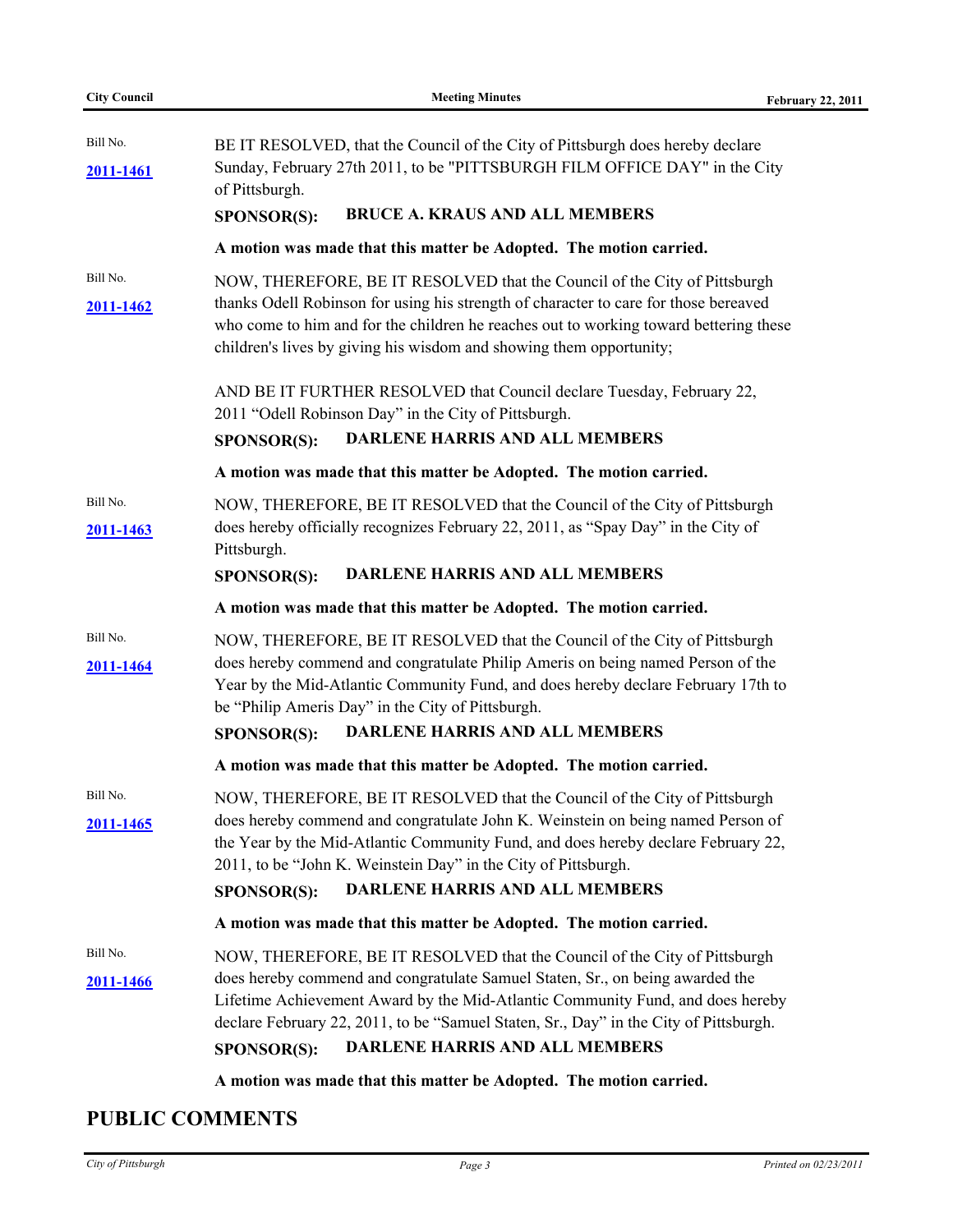# **PRESENTATION OF PAPERS**

### **COUNCILMAN REVEREND RICKY V. BURGESS PRESENTS:**

Bill No. [2011-1450](http://pittsburgh.legistar.com/gateway.aspx?M=L&ID=14047) Agreement(s) and/or Contracts with consultants and/or service providers for Resolution providing that the City of Pittsburgh enter into Professional Service professional services in connection with Civil Service and MPOETC required assessment and evaluation of Public Safety candidates (Police Officer Recruits, Paramedics), and providing for payment of the cost thereof, not to exceed \$23,220.00. **Read and referred to Human Resources Committee** Bill No. **[2011-1451](http://pittsburgh.legistar.com/gateway.aspx?M=L&ID=14048)** Redevelopment Authority to enter into an agreement for the City to provide Resolution providing authorization for the City of Pittsburgh and the Urban administrative services associated with the health care plan to the Urban Redevelopment Authority. **Read and referred to Human Resources Committee** Bill No. **[2011-1452](http://pittsburgh.legistar.com/gateway.aspx?M=L&ID=14049)** Resolution amending Resolution No. 439 of 2010 entitled "Providing for the filing of an application or applications by the City of Pittsburgh with the U.S. Department of Labor and/or Commonwealth of Pennsylvania for a grant or grants in connection with the Workforce Investment Act of 1998 (WIA) and/or the Joint Jobs Initiative Program Employment Advancement and Retention Network (EARN) and/or the ARRA TANF Pennsylvania Way to Work Program (WTW).

**Read and referred to Human Resources Committee**

#### **COUNCILMAN PATRICK DOWD PRESENTS:**

Bill No. [2011-1455](http://pittsburgh.legistar.com/gateway.aspx?M=L&ID=14052) 
<sup>2011-1455</sup> 
<sup>2011-1455</sup> 
<sup>2011-1455</sup> 
<sup>2011-1455</sup> 
<sup>2011-1455</sup> 
<sup>2011-1455</sup> 
<sup>2011-1455</sub> 
<sup>2011-1455</sup> 
<sup>2011-1455</sup> 
<sup>2011-1455</sup> 
<sup>2011-1455</sup> 
<sup>2011-1455</sub> 
<sup>2011-1455</sup> 
<sup>2011-1455</sup> 
<sup>2011-1455</sup> 
<sup>2011-1455</sup> 
<sup>20</sup></sup></sup> Resolution amending Resolution No. 589, effective August 10, 2010, entitled Authority of Pittsburgh designating URA as the City's agent for administration of a TIGER II Discretionary Grant in the amount of \$30,000,000 and a TIGER II Community Challenge Planning Grant in the amount of \$1,500,000 from the U.S. Department of Transportation and/or the U.S. Department of Housing and Urban Development for planning for the Allegheny Riverfront Green Boulevard" by providing for the transfer to grant funds to URA, adding the account number into which funds will be deposited and making certain other changes. (Council Districts 7, 8 and 9)

**Read and referred to Intergovernmental Affairs Committee**

## **COUNCILMAN BRUCE A. KRAUS PRESENTS:**

Bill No. **[2011-1448](http://pittsburgh.legistar.com/gateway.aspx?M=L&ID=14045)** 15317, their successors and assigns, the privilege and license to construct, maintain Resolution granting unto Riva Ridge Enterprises, P.O. Box 876, McMurray, PA and use at their own cost and expense, a deck over the sidewalk area at 838 Windom Street in the 17th Ward, 3rd Council District of the City of Pittsburgh.

**Read and referred to Public Works Committee**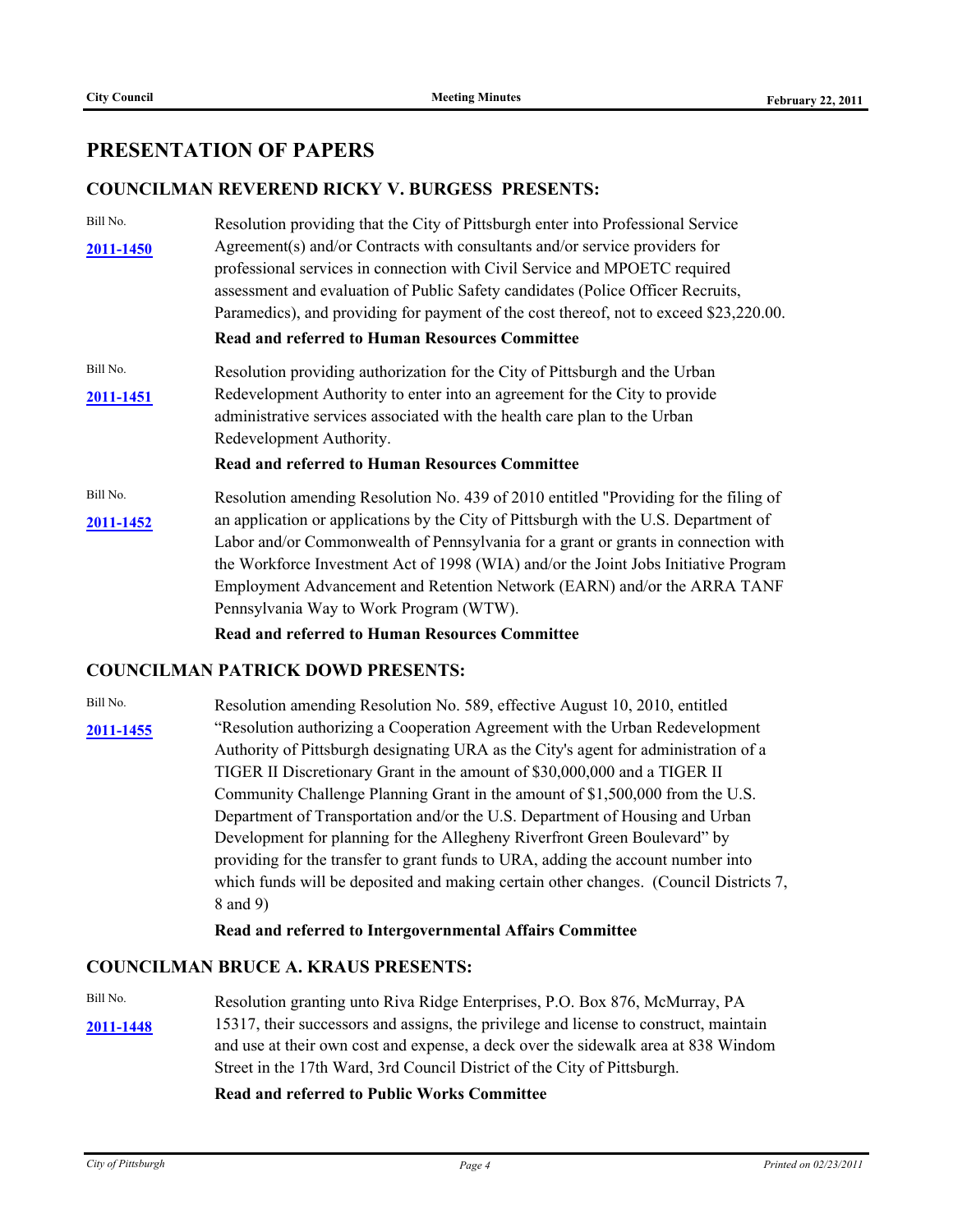Bill No. **[2011-1449](http://pittsburgh.legistar.com/gateway.aspx?M=L&ID=14046)** Resolution vacating of a 20 foot Unnamed Way, from Marion Street to its terminus in the 1st Ward, 6th Council District of the City of Pittsburgh.

#### **Read and referred to Public Works Committee**

#### **COUNCILMAN WILLIAM PEDUTO PRESENTS:**

Bill No. **[2011-1443](http://pittsburgh.legistar.com/gateway.aspx?M=L&ID=14040)** Engineering Cons. Inc., in an amount not to exceed Four Thousand Seven Hundred Resolution authorizing the issuance of a warrant in favor of Trans Associates Three Dollars and Eleven Cents (\$4,703.11) for professional engineering consulting services in connection with the Carole Herman v. City of Pittsburgh litigation.

#### **Read and referred to Finance and Law Committee**

Bill No. **[2011-1444](http://pittsburgh.legistar.com/gateway.aspx?M=L&ID=14041)** Honda, of 5121 Liberty Avenue, Pittsburgh, PA 15224, in settlement of a claim for Resolution providing for the issuance of a \$2,826.88 warrant in favor of Shadyside sidewalk damage due to City tree roots in August 2010.

#### **Read and referred to Finance and Law Committee**

Bill No. **[2011-1445](http://pittsburgh.legistar.com/gateway.aspx?M=L&ID=14042)** an amount not to exceed Six Thousand Fifty-One Dollars and Thirty-Eight Cents Resolution authorizing the issuance of a warrant in favor of James C. Duff, Esquire, in (\$6,051.38) for professional services in connection with the Fraternal Association of Professional Paramedics (J. Dimon discharge) arbitration matter.

#### **Read and referred to Finance and Law Committee**

Bill No. **[2011-1446](http://pittsburgh.legistar.com/gateway.aspx?M=L&ID=14043)** Resolution authorizing the issuance of a warrant in favor of Ogletree, Deakins, Nash, Smoak & Stewart, P.C., in an amount not to exceed Five Thousand One Hundred Dollars and Fifty Cents (\$5,100.50) for professional mediation services in connection with the John Doe v. City of Pittsburgh and the Cathy Thomas-Taylor v. City of Pittsburgh Bureau of Police labor litigation matters.

#### **Read and referred to Finance and Law Committee**

Bill No. **[2011-1447](http://pittsburgh.legistar.com/gateway.aspx?M=L&ID=14044)** Arbitrator, in an amount not to exceed Two Thousand Four Hundred Twenty Dollars Resolution Authorizing the issuance of a warrant in favor of Elliot Newman, (\$2,420.00) for professional services in connection with the Police Officer Eugene Hlavac Arbitration matter.

#### **Read and referred to Finance and Law Committee**

#### **COUNCILMAN DOUGLAS SHIELDS PRESENTS:**

Bill No. **[2011-1453](http://pittsburgh.legistar.com/gateway.aspx?M=L&ID=14050)** "Resolution amending Resolution No. 763 approved December 31, 1998, entitled Resolution amending Resolution No. 1956 approved December 8th 2009, entitled "Amending Resolution No. 221 approved April 15, 1997, entitled amending Resolution No. 578, approved July 31, 1996, entitled amending Resolution No. 206, approved April 11, 1996, entitled providing for implementation of a Residential Parking Permit Program (RPPP) Area "Y" in the Shadyside community (Council District #8) pursuant to Pittsburgh Code Chapter 549," so as to amend streets included in Area "Y" to include Elmer Street, from Maryland Street to College Street.

#### **Read and referred to Land Use and Economic Development Committee**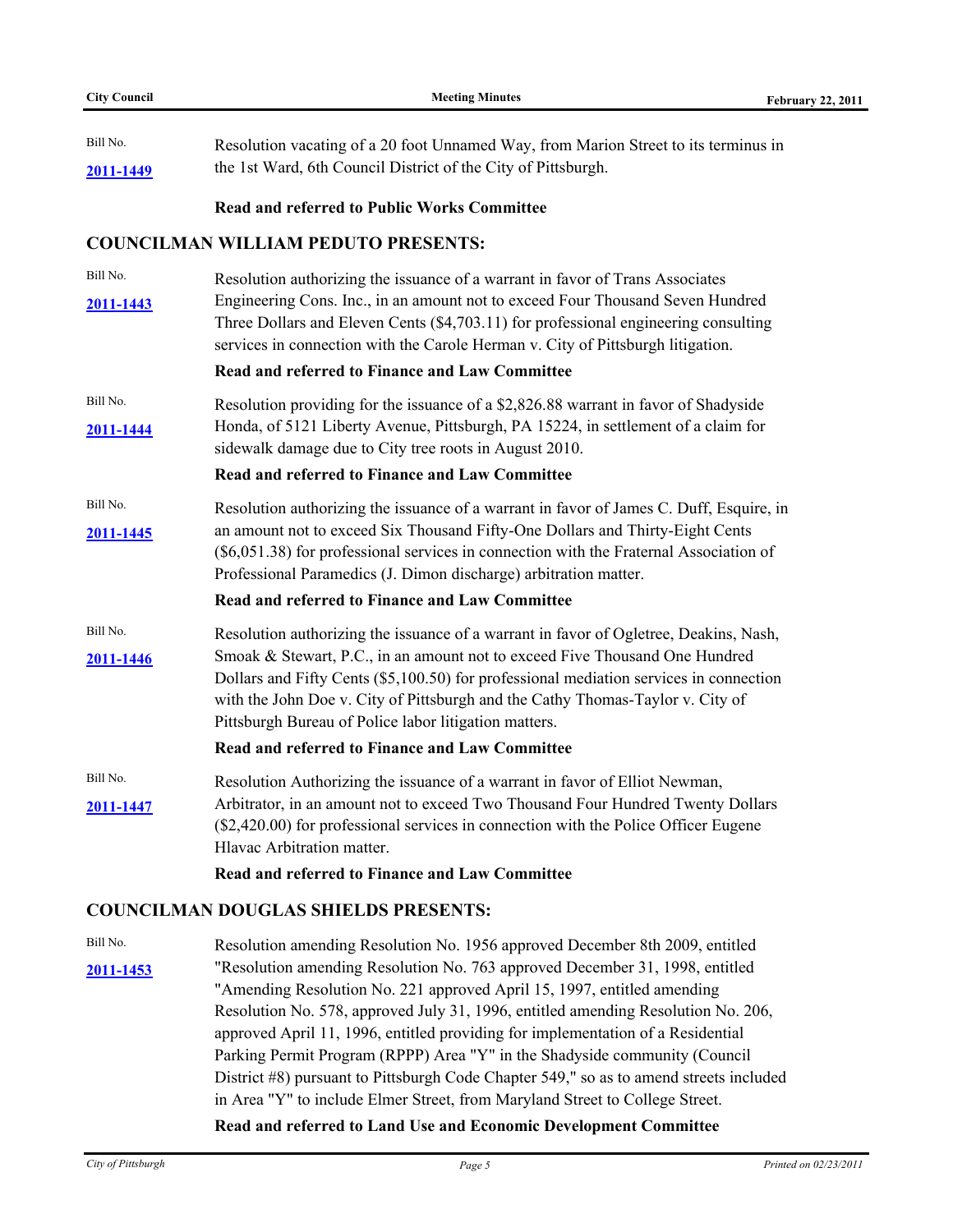**City Council Meeting Minutes February 22, 2011** Bill No. **[2011-1454](http://pittsburgh.legistar.com/gateway.aspx?M=L&ID=14051)** Resolution amending resolution 95/1994 entitled "Resolution providing for implemention of the Residential Parking Permit Program in portions of the Bloomfield community pursuant to Pittsburgh Code Chapter 549, so as to amend the streets included in Area "H" so as to amend the streets to include Lorigan Street from Garnet Way to Sapphire Way. **Read and referred to Land Use and Economic Development Committee COUNCIL PRESIDENT DARLENE HARRIS PRESENTS:** Bill No. [2011-1456](http://pittsburgh.legistar.com/gateway.aspx?M=L&ID=14053) Authority of Pittsburgh (URA) submitting the Position and Salary Report as of Communication from Rob Stephany, Executive Director of the Urban Redevelopment December 31, 2010. **SPONSOR(S): DARLENE HARRIS**

> **A motion was made that this matter be Read, Received and Filed. The motion carried.**

Bill No. **[2011-1457](http://pittsburgh.legistar.com/gateway.aspx?M=L&ID=14054)** recertification of Area "B" Central and West Oakland, area "D" Central Oakland and Communication from Noor Ismail, Director of City Planning, submitting the Area "M" South Oakland, for the Residential Parking Permit Program (RPPP).

**SPONSOR(S): DARLENE HARRIS**

**A motion was made that this matter be Read, Received and Filed. The motion carried.**

# **UNFINISHED BUSINESS**

# **REPORTS OF COMMITTEE - FINAL ACTION**

## **COUNCILMAN PEDUTO PRESENTS COMMITTEE ON FINANCE AND LAW**

| Bill No.<br>2011-1440 | Report of the Committee on Finance and Law for February 16, 2011 with an<br>Affirmative Recommendation.                                                                                                                                                                                                                                                                                                                                     |
|-----------------------|---------------------------------------------------------------------------------------------------------------------------------------------------------------------------------------------------------------------------------------------------------------------------------------------------------------------------------------------------------------------------------------------------------------------------------------------|
|                       | A motion was made that this matter be Read, Received and Filed. The motion<br>carried.                                                                                                                                                                                                                                                                                                                                                      |
| Bill No.              | Resolution authorizing the Mayor and the City Solicitor to enter into an agreement or                                                                                                                                                                                                                                                                                                                                                       |
| 2011-1363             | agreements with Langholz Wilson Ellis, Inc. for professional consulting services in<br>connection with real estate tax assessment matters, including, but not limited to, tax<br>assessment appeals filed by property owners and/or the City or other taxing<br>jurisdictions in regard to commercial, industrial and residential real property in the<br>City of Pittsburgh at a cost not to exceed \$66,000 (Sixty-Six Thousand Dollars). |
|                       | This Matter was Passed Finally on the Consent Agenda.                                                                                                                                                                                                                                                                                                                                                                                       |
| Bill No.              | Resolution providing for the issuance of a Sixty Five Thousand Dollar (\$65,000.00)                                                                                                                                                                                                                                                                                                                                                         |
| 2011-1388             | warrant in favor of Carole Lynn Herman c/o Daniel I. Herman, Geer and Herman,<br>P.C., 2100 Wilmington Road, New Castle, PA 16105, in settlement of an action filed<br>in the Court of Common Pleas of Allegheny County, Pennsylvania at GD 04-027465                                                                                                                                                                                       |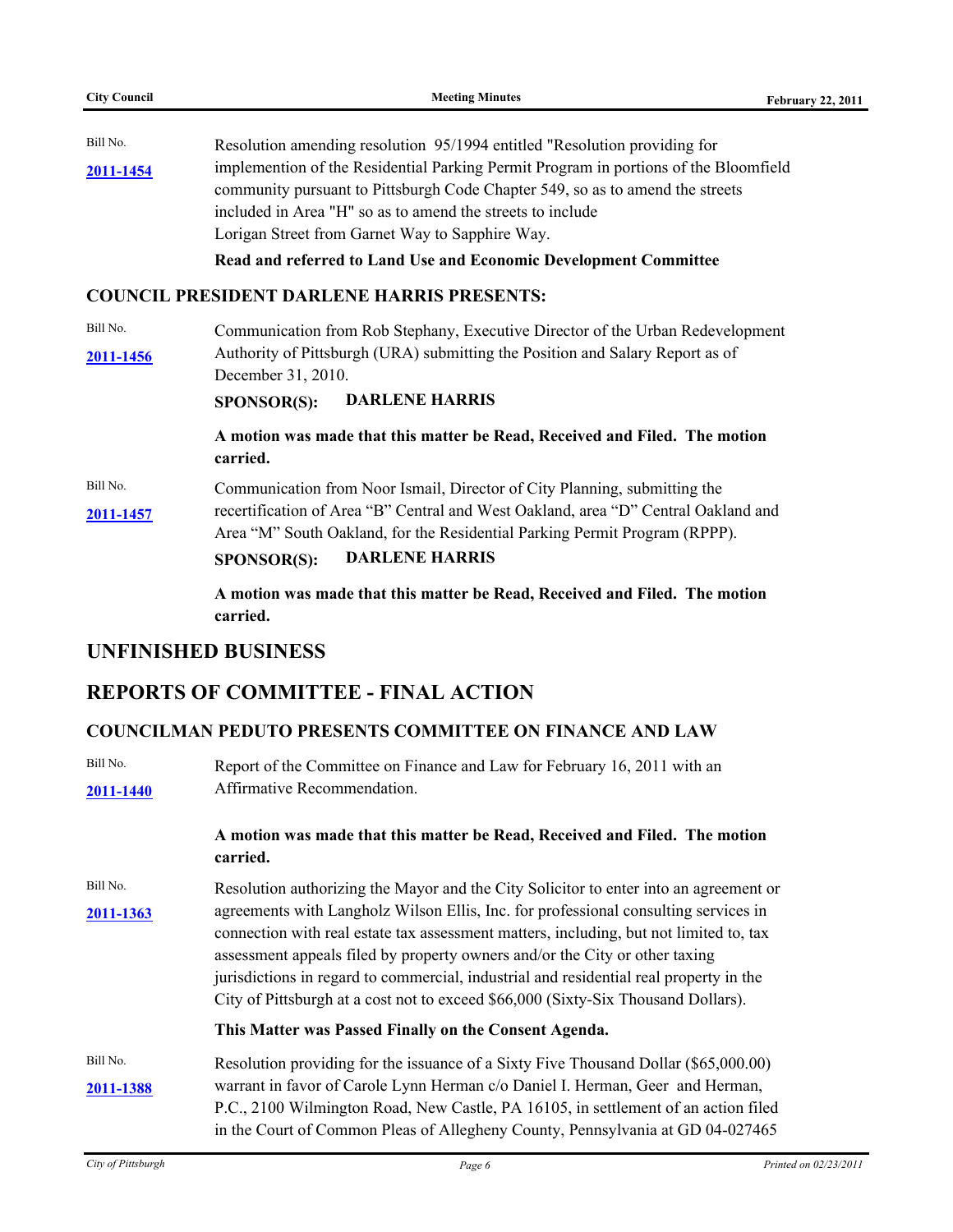for personal injuries and damages arising from a pedestrian-automobile accident on or about September 30, 2003, at or near the intersection of Braddock Avenue and Guthrie Street in the City of Pittsburgh, Allegheny County, Pennsylvania.

#### **This Matter was Passed Finally on the Consent Agenda.**

#### **Passed The Consent Agenda**

### **A motion was made, including all the preceding items marked as having been adopted on the Consent Agenda. The motion carried by the following vote:**

**Votes:** Ayes: 9 - Rev. Burgess, Mr. Dowd, Mrs. Harris, Mr. Kraus, Mr. Lavelle, Mr. Peduto, Ms. Rudiak, Mr. Shields and Mrs. Smith Noes: 0 Abstentions: 0

# **COUNCILWOMAN SMITH PRESENTS COMMITTEE ON PUBLIC SAFETY SERVICES**

|                       | This Matter was Passed Finally on the Consent Agenda.                                                                                                                                                                                                                                                                    |  |
|-----------------------|--------------------------------------------------------------------------------------------------------------------------------------------------------------------------------------------------------------------------------------------------------------------------------------------------------------------------|--|
|                       | <b>SPONSOR(S):</b><br>DARLENE HARRIS, BRUCE A. KRAUS AND THERESA<br><b>SMITH</b>                                                                                                                                                                                                                                         |  |
| Bill No.<br>2011-1428 | Resolution providing for a contract or contracts or the use of existing contract or<br>contracts; or agreement or agreements for the implementation of a Spay and Neuter<br>program for the Bureau of Animal Control at a cost not to exceed Fifty Thousand<br>Dollars (\$50,000) and providing for the payment thereof. |  |
|                       | This Matter was Passed Finally on the Consent Agenda.                                                                                                                                                                                                                                                                    |  |
| Bill No.<br>2011-1397 | Ordinance amending the Pittsburgh Code, Title Seven Business Licensing, Article VII<br>Service Businesses, Chapter 765 Commercial Hauling of Municipal Waste, Section<br>765.05 Collection Practices, Subsection (f), by deleting subsection (f) in its entirety.<br><b>WILLIAM PEDUTO</b><br><b>SPONSOR(S):</b>         |  |
|                       | This Matter was Passed Finally on the Consent Agenda.                                                                                                                                                                                                                                                                    |  |
| Bill No.<br>2011-1396 | Ordinance amending the Pittsburgh Code, Title Six Conduct, Article I Regulated<br>Rights and Actions, Chapter 601 Public Order, Section 601.04 Noise Control,<br>Subsection (f) Refuse Collection, by deleting subsection (f) in its entirety.<br><b>WILLIAM PEDUTO</b><br><b>SPONSOR(S):</b>                            |  |
|                       | A motion was made that this matter be Read, Received and Filed. The motion<br>carried.                                                                                                                                                                                                                                   |  |
| 2011-1441             | Affirmative Recommendation.                                                                                                                                                                                                                                                                                              |  |
| Bill No.              | Report of the Committee on Public Safety Services for February 16, 2011 with an                                                                                                                                                                                                                                          |  |

#### **Passed The Consent Agenda**

**A motion was made, including all the preceding items marked as having been adopted on the Consent Agenda. The motion carried by the following vote:**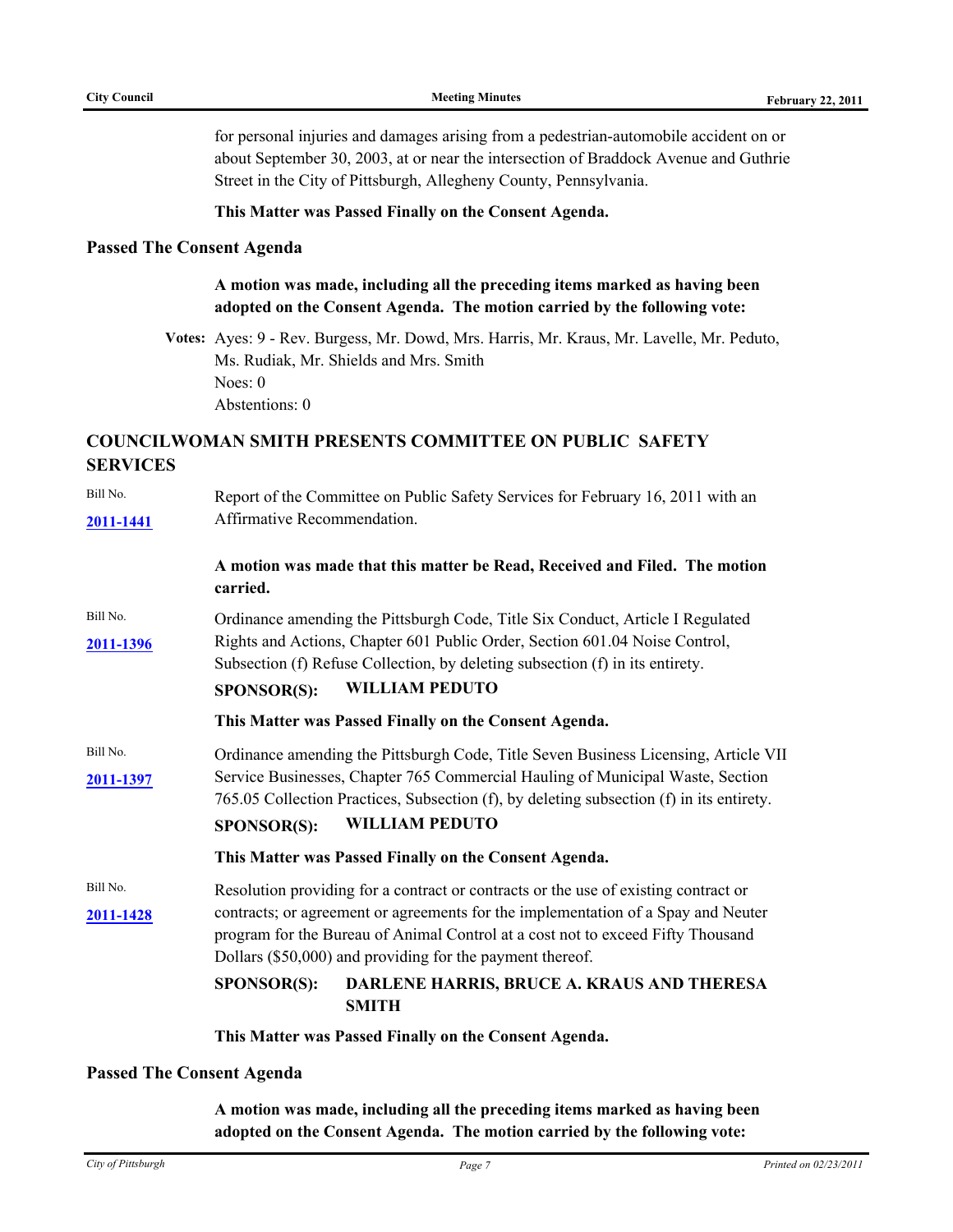**Votes:** Ayes: 9 - Rev. Burgess, Mr. Dowd, Mrs. Harris, Mr. Kraus, Mr. Lavelle, Mr. Peduto, Ms. Rudiak, Mr. Shields and Mrs. Smith Noes: 0 Abstentions: 0

## **COUNCILMAN SHIELDS PRESENTS COMMITTEE ON LAND USE & ECONOMIC DEVELOPMENT**

Bill No. **[2011-1442](http://pittsburgh.legistar.com/gateway.aspx?M=L&ID=14039)** 2011 with an Affirmative Recommendation. Report of the Committee on Land Use and Economic Develpment for February 16,

#### **A motion was made that this matter be Read, Received and Filed. The motion carried.**

Bill No. **[2010-0929](http://pittsburgh.legistar.com/gateway.aspx?M=L&ID=13508)** dedicating various parcels listed in Attachment A in the Morningside and Stanton Resolution directing the Department of City Planning to begin the process of Heights neighborhoods as a City of Pittsburgh Greenway, to be named the Allegheny Valley Greenway.

#### **SPONSOR(S): PATRICK DOWD**

#### **This Matter was Passed Finally on the Consent Agenda.**

Bill No. **[2011-1390](http://pittsburgh.legistar.com/gateway.aspx?M=L&ID=13983)** within the Morningside and Stanton Heights neighborhoods to become permanent, Resolution providing for the designation and transfer of certain public properties public, passive open space under the Greenways for Pittsburgh program.

#### **SPONSOR(S): PATRICK DOWD**

#### **This Matter was Passed Finally on the Consent Agenda.**

#### **Passed The Consent Agenda**

#### **A motion was made, including all the preceding items marked as having been adopted on the Consent Agenda. The motion carried by the following vote:**

**Votes:** Ayes: 9 - Rev. Burgess, Mr. Dowd, Mrs. Harris, Mr. Kraus, Mr. Lavelle, Mr. Peduto, Ms. Rudiak, Mr. Shields and Mrs. Smith Noes: 0 Abstentions: 0

### **MOTIONS AND RESOLUTIONS**

*COUNCILMAN KRAUS: Motioned for Cablecast Post Agenda to discuss the Residential Parking Permit Program (RPPP)*

### **MS. RUDIAK PRESENTS:**

- Bill No. **[2011-1467](http://pittsburgh.legistar.com/gateway.aspx?M=L&ID=14064)** Pittsburgh hereby resolves by and with the authority of the same as follows: NOW THEREFORE, BE IT RESOLVED, that the City Council of the City of
	- FIRST: The recitations set forth herein are incorporated by reference thereto.